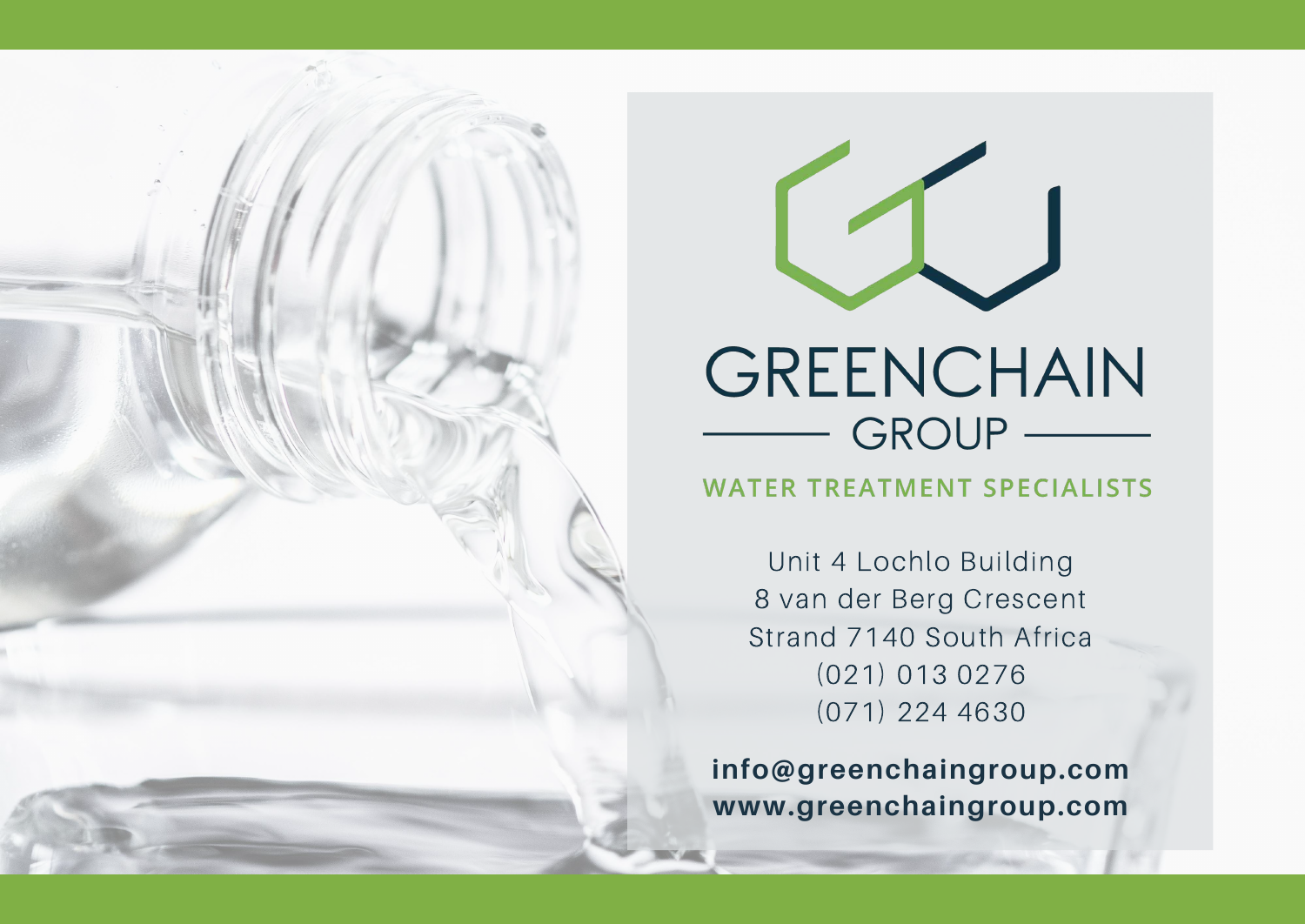# **What we do**



At Greenchain Group we believe in the importance of sustainable water solutions and quality customer service.

We provide water treatment systems and services for commercial, industrial and bulk water supply projects. Our treatment and purification systems are suitable for a wide variety of water sources, from surface and groundwater to seawater and effluent.

Every system is custom designed by our engineers and hand built in the Cape Town area. We design, manufacture, deliver, install and maintain water filtration systems nationwide and in Africa. Feel free to contact us directly for both national and international queries.

# **info@greenchaingroup.com www.greenchaingroup.com +27 (0)21 013 0276**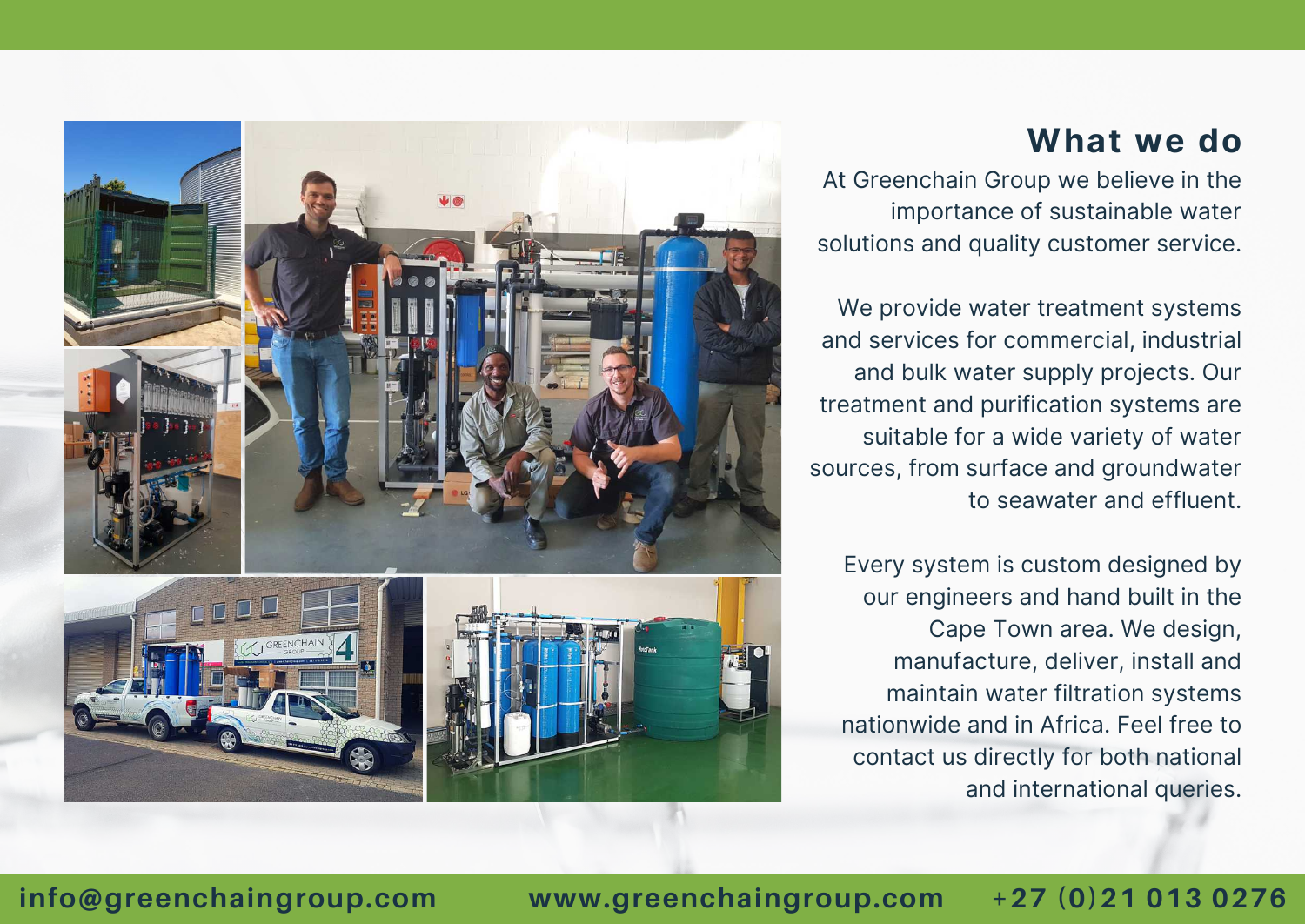